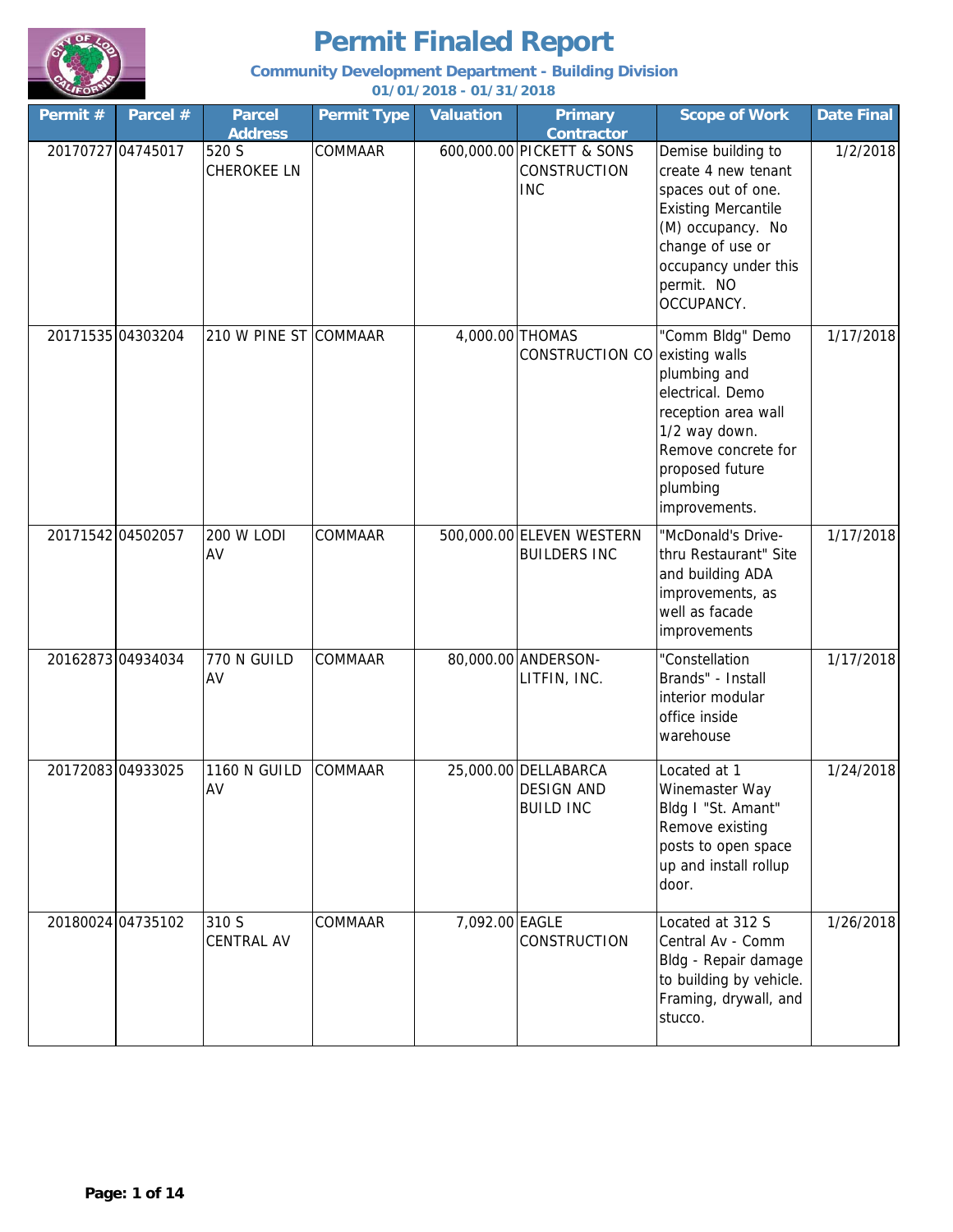

### **Community Development Department - Building Division**

| Permit #          | Parcel #          | <b>Parcel</b><br><b>Address</b> | <b>Permit Type</b> | <b>Valuation</b> | <b>Primary</b><br><b>Contractor</b>                      | <b>Scope of Work</b>                                                                                                                                                                                                                                                                | <b>Date Final</b> |
|-------------------|-------------------|---------------------------------|--------------------|------------------|----------------------------------------------------------|-------------------------------------------------------------------------------------------------------------------------------------------------------------------------------------------------------------------------------------------------------------------------------------|-------------------|
|                   | 20171496 04304410 | 220 S<br><b>CHURCH ST</b>       | COMMAAR            | 37,600.00 THOMAS |                                                          | "Comm Bldg" create<br>CONSTRUCTION CO two office spaces an<br>access corridor and a<br>bathroom for future<br>tenants. No occupany<br>allowed under this<br>permit. A separate<br>TI will be required for<br>each tenant.                                                           | 1/30/2018         |
|                   | 20180117 04916017 | 710 S<br><b>BECKMAN RD</b>      | COMMCOO            | 0.00             |                                                          | Suite D - COMMCOO<br>"Cabana Wine Corp"<br>Storage only                                                                                                                                                                                                                             | 1/30/2018         |
| 20170869 04745017 |                   | 520 S<br><b>CHEROKEE LN</b>     | <b>COMMTI</b>      | 500,000.00 NNI   |                                                          | "Planet Fitness" TI in<br>CONSTRUCTION CO Suite 104. Fire alarm<br>and Fire sprinklers to<br>be on a separate<br>permit. Permit<br>#20170727 for Shell<br>Alterations must be<br>finaled before this<br>tenant space can be<br>occupied or a<br>Certificate of<br>Occupancy issued. | 1/2/2018          |
| 20170954 04745017 |                   | 520 S<br><b>CHEROKEE LN</b>     | <b>COMMTI</b>      |                  | 685,000.00 TILTON PACIFIC<br>CONSTRUCTION,<br><b>INC</b> | Suite 102 - "Grocery<br>Outlet" - Tenant<br>Improvement in one<br>of four lease spaces<br>in existing shell<br>building. Exterior &<br>site improvements by<br>landlord under<br>separate permit.<br>Sprinkler and fire<br>alarm alterations to<br>be under separate<br>permit.     | 1/2/2018          |
|                   | 20172356 04302310 | 101 W<br><b>LOCUST ST</b>       | <b>COMMTI</b>      |                  | 30,000.00 BAUER HOME<br><b>SERVICES</b>                  | Suite K - Tenant<br>Improvement -<br>convert existing 740<br>sf office into new<br>beauty salon - "Salon<br>101"                                                                                                                                                                    | 1/17/2018         |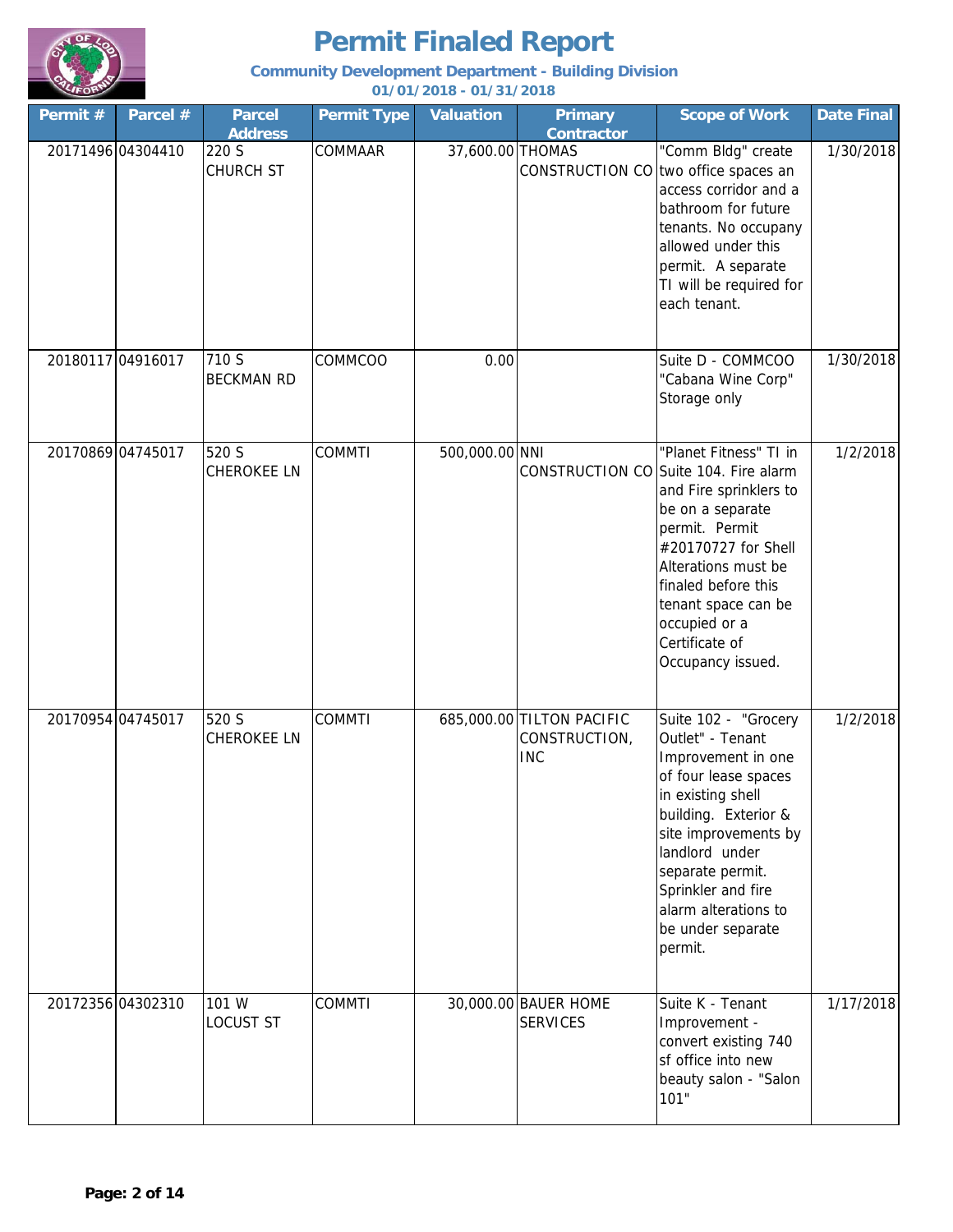

### **Community Development Department - Building Division**

| Permit #          | Parcel #          | <b>Parcel</b><br><b>Address</b>                           | <b>Permit Type</b> | <b>Valuation</b> | <b>Primary</b><br><b>Contractor</b>                       | <b>Scope of Work</b>                                                                                                                                    | <b>Date Final</b> |
|-------------------|-------------------|-----------------------------------------------------------|--------------------|------------------|-----------------------------------------------------------|---------------------------------------------------------------------------------------------------------------------------------------------------------|-------------------|
|                   | 20170964 04304704 | 100 S<br><b>SACRAMENTO</b><br><b>ST</b>                   | <b>COMMTI</b>      |                  | 20,000.00 OWNER OF<br><b>RECORD</b>                       | @Suite B "McCay<br>Cellars" Tenant<br>Improvement:<br>Installing wine<br>display and tasting<br>counter.                                                | 1/26/2018         |
|                   | 20170887 04931026 | <b>850 S GUILD</b><br>AV                                  | <b>COMMTI</b>      | 2,000.00 TMW &   | <b>ASSOCIATES INC</b>                                     | Suite #107 Tenant<br>Improvement- "Cal<br>Trans" Demo and<br>relocate two walls<br>with doors in existing<br>building corridor per<br>Stop Work Notice. | 1/30/2018         |
|                   | 20180021 02927023 | 2935<br>FERNWOOD<br>DR                                    | <b>DEMOLISH</b>    | 3,500.00 FLORES  | <b>EXCAVATION AND</b><br>DEMOLITION, INC.                 | Demo pool and spa                                                                                                                                       | 1/12/2018         |
|                   | 20172697 04529022 | 1300 S<br><b>SCHOOL ST</b>                                | <b>ELECSERV</b>    |                  | 2,000.00 COLE B WILLIAMS                                  | Main service panel<br>upgrade from 40<br>amp to 200 amp.                                                                                                | 1/3/2018          |
|                   | 20172972 04512109 | 1235 S<br>PLEASANT AV                                     | <b>ELECSERV</b>    |                  | 2,500.00 Hurley Electric and<br>Construction              | Replace existing 100<br>amp to 200 amp<br>(same location)                                                                                               | 1/11/2018         |
| 20172518 04932011 |                   | 225 N GUILD<br>AV                                         | <b>ELECSERV</b>    |                  | 12,000.00 RK ELECTRIC, INC.                               | Cepheid - Upgrade of<br>existing electrical<br>service from 1000<br>AMP to 2000 Amp.<br>Voltage is 277/480                                              | 1/12/2018         |
|                   | 20172115 03712052 | 411N<br><b>CRESCENT AV</b>                                | <b>ELECSERV</b>    |                  | 800.00 MAIN ELECTRIC                                      | Remove & replace<br>100 amp recessed<br>panel                                                                                                           | 1/16/2018         |
|                   | 20172333 05865004 | 2951<br><b>REYNOLDS</b><br><b>RANCH</b><br><b>PARKWAY</b> | <b>ELECSERV</b>    |                  | 800.00 3 PHAZE ELECTRIC                                   | Install 100 amp<br>service for Comcast<br>pedestal                                                                                                      | 1/25/2018         |
|                   | 20172896 04127614 | 474 MURRAY<br><b>ST</b>                                   | <b>ELECSERV</b>    |                  | 1,500.00 CASTLEBERRY<br><b>HOME</b><br><b>IMPROVMENTS</b> | 100 amp main panel<br>upgrade to 125 amp<br>& new location                                                                                              | 1/29/2018         |
|                   | 20172894 03522037 | 700<br><b>WESTWOOD</b><br>AV                              | <b>EQUIP</b>       |                  | 8,900.00 TOKAY HEATING<br><b>AND AIR</b><br>CONDITIONING  | Replace existing<br>HVAC package unit<br>on roof                                                                                                        | 1/2/2018          |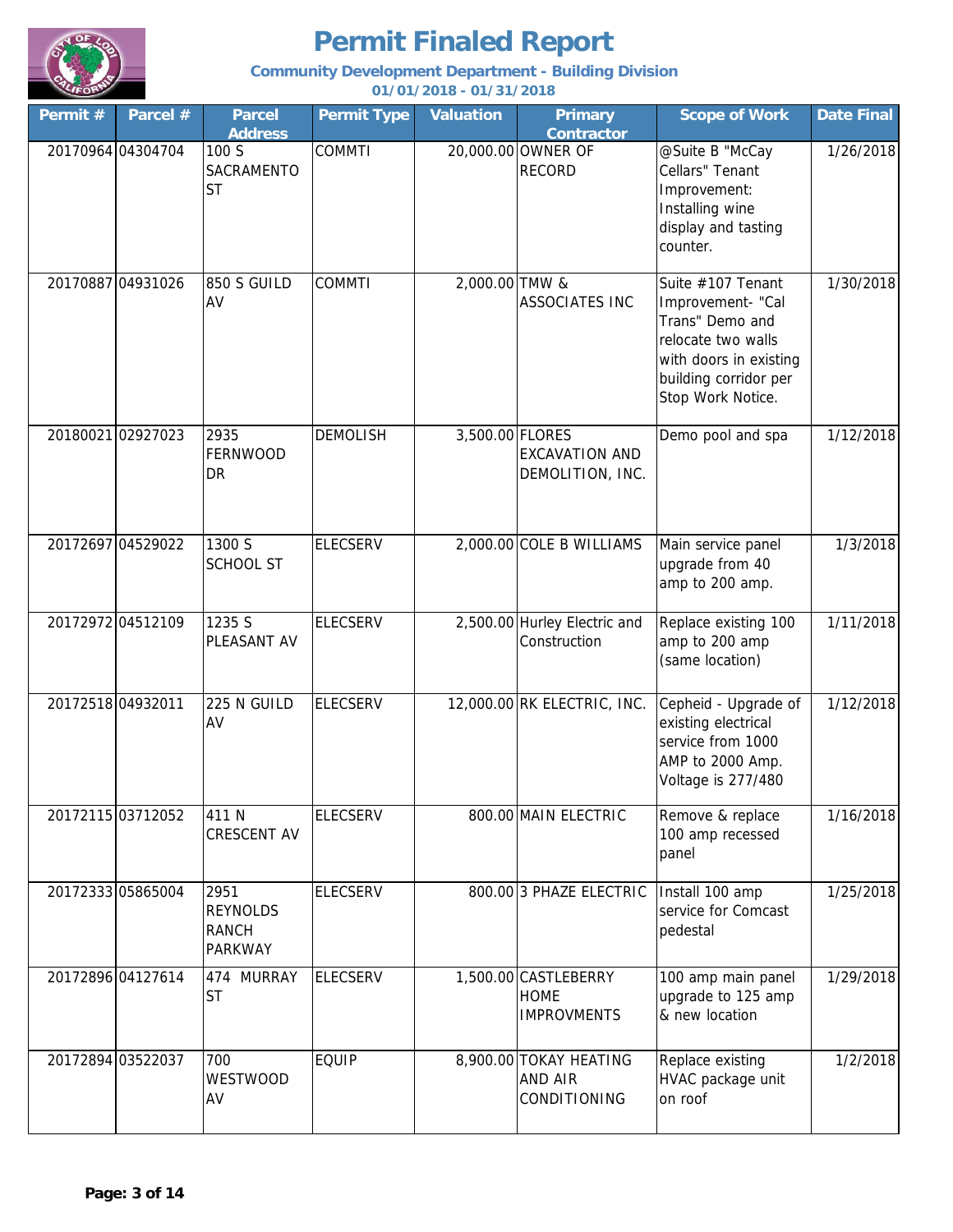

### **Community Development Department - Building Division**

| Permit # | Parcel #          | <b>Parcel</b><br><b>Address</b> | <b>Permit Type</b> | <b>Valuation</b> | <b>Primary</b><br><b>Contractor</b>                                                        | <b>Scope of Work</b>                                                             | <b>Date Final</b> |
|----------|-------------------|---------------------------------|--------------------|------------------|--------------------------------------------------------------------------------------------|----------------------------------------------------------------------------------|-------------------|
|          | 20173026 02904406 | 900<br><b>RUTLEDGE DR</b>       | <b>EQUIP</b>       |                  | 1,400.00 ABC PLUMBING<br>HEATING & AIR<br><b>CONDITIONING</b>                              | Replace Water Heater<br>in closet outside                                        | 1/2/2018          |
|          | 20172872 04104049 | 328 LOUIE AV EQUIP              |                    | 5,000.00 IRVINE  | MECHANICAL                                                                                 | Replace split sytem.<br>Same location<br>furnace in attic<br>condensor on ground | 1/3/2018          |
|          | 20172141 03103004 | 1907 AVALON<br>AV               | EQUIP              |                  | 11,520.00 GIDDENS<br><b>BROTHERS INC</b>                                                   | HVAC changeout split<br>system. Like for like                                    | 1/3/2018          |
|          | 20172345 01553023 | 2720<br><b>BRISTOL LN</b>       | <b>EQUIP</b>       |                  | 15,386.00 HONEYS AIR INC                                                                   | Replace existing<br>HVAC with a 5-ton<br>split system                            | 1/3/2018          |
|          | 20171407 04303521 | 6 N SCHOOL<br><b>ST</b>         | <b>EQUIP</b>       |                  | 6,700.00 HENDERSON<br>BROS. CO. INC.                                                       | "Sheri's Sunshine<br>Nutrition" Replace<br>HVAC package unit<br>on roof          | 1/3/2018          |
|          | 20171589 04302113 | 222 W<br><b>LOCKEFORD ST</b>    | <b>EQUIP</b>       |                  | 9,387.00 LODI SERVICE<br><b>HEATING &amp;</b><br>COOLING                                   | "Comm Bldg" HVAC<br>change out package<br>unit on roof. Same<br>location         | 1/3/2018          |
|          | 20171534 04319024 | 521 E ELM ST                    | <b>EQUIP</b>       |                  | 5,000.00 ANGKOR HEATING<br><b>AIR</b><br><b>CONDITIONING &amp;</b><br><b>REFRIGERATION</b> | HVAC package unit<br>change out on roof                                          | 1/8/2018          |
|          | 20171396 02906063 | 641 TAHOE<br>DR.                | <b>EQUIP</b>       |                  | 8,554.00 ANDRADE<br>HEATING & AIR                                                          | HVAC split change<br>out - condenser is<br>located on ground                     | 1/8/2018          |
|          | 20171337 03108056 | 999 S<br><b>FAIRMONT AV</b>     | <b>EQUIP</b>       |                  | 7,500.00 TOKAY HEATING<br>AND AIR<br>CONDITIONING                                          | "Comm Bldg" @ Suite<br>225 Replace HVAC<br>package unit on roof                  | 1/9/2018          |
|          | 20172548 06236045 | 1846 ROBIN<br>LN                | <b>EQUIP</b>       |                  | 10,496.00 ALL AIR INC. DBA<br>ALL AIR HEATING<br>& AIR<br>CONDITIONING                     | Replace split system<br>like for like                                            | 1/9/2018          |
|          | 20172721 06003023 | 1426<br>ZINFANDEL DR            | <b>EQUIP</b>       |                  | 5,800.00 ANGKOR HEATING<br>AIR<br><b>CONDITIONING &amp;</b><br><b>REFRIGERATION</b>        | 2.5 ton HVAC<br>package unit change<br>out on roof - like for<br>like.           | 1/10/2018         |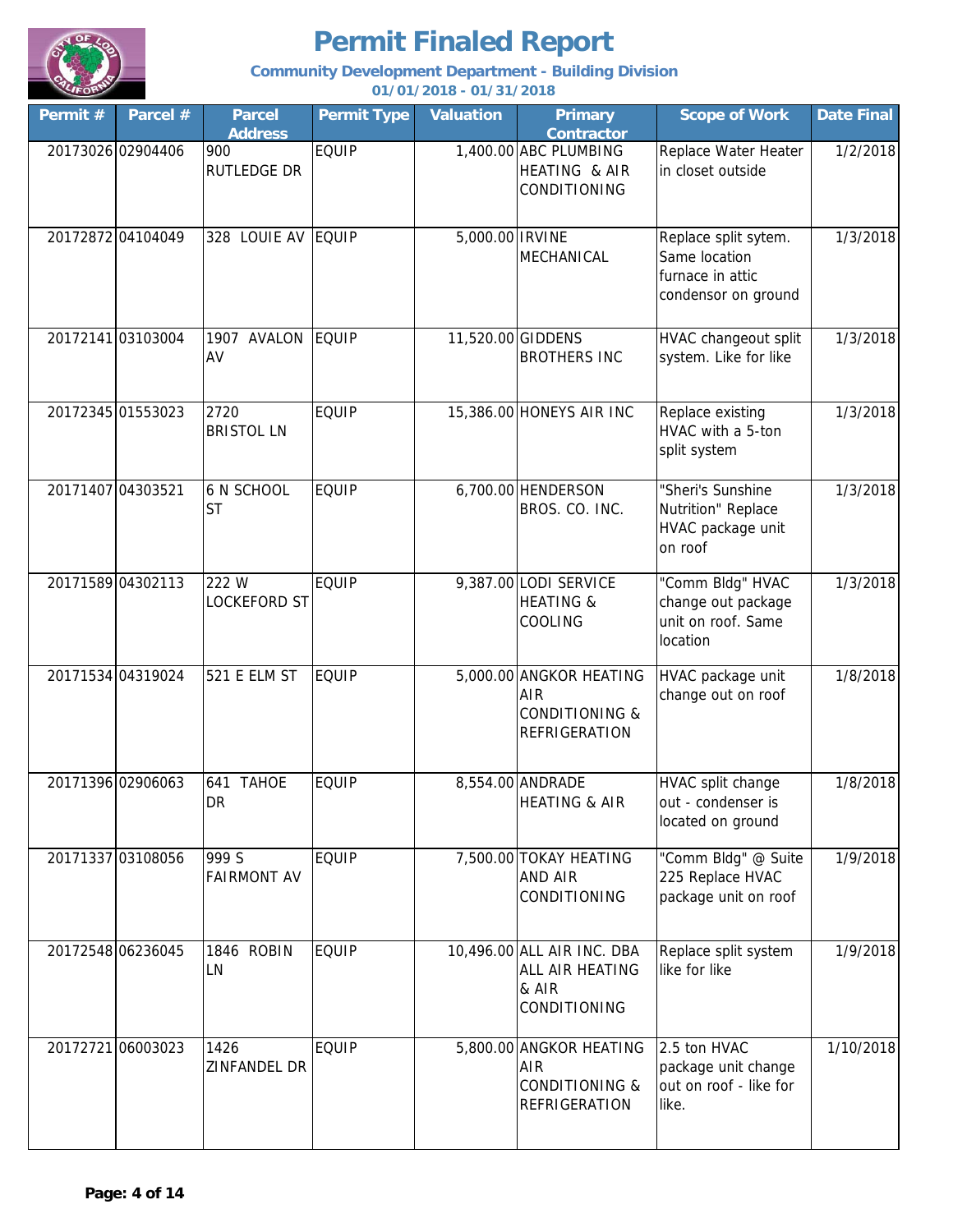

### **Community Development Department - Building Division**

| Permit # | Parcel #          | <b>Parcel</b><br><b>Address</b> | <b>Permit Type</b> | <b>Valuation</b> | <b>Primary</b><br><b>Contractor</b>                                                        | <b>Scope of Work</b>                                                                                  | <b>Date Final</b> |
|----------|-------------------|---------------------------------|--------------------|------------------|--------------------------------------------------------------------------------------------|-------------------------------------------------------------------------------------------------------|-------------------|
|          | 20172801 06225002 | 323<br><b>AUDUBON DR</b>        | <b>EQUIP</b>       |                  | 5,800.00 ANGKOR HEATING<br><b>AIR</b><br><b>CONDITIONING &amp;</b><br><b>REFRIGERATION</b> | HVAC package unit<br>change out on roof -<br>like for like                                            | 1/10/2018         |
|          | 20180022 06206023 | 452 ALMOND<br>DR                | <b>EQUIP</b>       |                  | 6,000.00 KEVIN GILL<br>PLUMBING                                                            | Install 98 LF of new<br>sewer line from<br>house to City main<br>and abandon existing<br>septic tank. | 1/10/2018         |
|          | 20172092 02922059 | 319 PLUMAS<br><b>WY</b>         | <b>EQUIP</b>       |                  | 14,520.00 J R PUTMAN INC.                                                                  | Change out existing<br>split system - same<br>location                                                | 1/10/2018         |
|          | 20172100 01553025 | 2640<br><b>BRISTOL LN</b>       | <b>EQUIP</b>       |                  | 20,400.00 HONEYS AIR INC                                                                   | Replace existing<br>HVAC with 5 ton split<br>system-same location                                     | 1/10/2018         |
|          | 20172250 03514003 | 262 S<br><b>CORINTH AV</b>      | <b>EQUIP</b>       |                  | 3,290.00 GIDDENS<br><b>BROTHERS INC</b>                                                    | Change out<br>condensor only.                                                                         | 1/10/2018         |
|          | 20172291 02946033 | 2577<br><b>FRONTIER LN</b>      | <b>EQUIP</b>       |                  | 4,475.00 GIDDENS<br><b>BROTHERS INC</b>                                                    | Replace existing gas<br>fireplace insert using<br>existing 1/2 gas line.                              | 1/11/2018         |
|          | 20172931 03517212 | 600 N LOMA<br>DR                | <b>EQUIP</b>       |                  | 1,500.00 SCOTT LOVOTTI                                                                     | Replace Water Heater<br>like for like                                                                 | 1/11/2018         |
|          | 20180049 02932013 | 2585<br>CENTRAL<br>PARK DR      | <b>EQUIP</b>       |                  | 1,400.00 HENDERSON<br>BROS. CO. INC.                                                       | Replace Water Heater<br>in garage                                                                     | 1/12/2018         |
|          | 20172482 06012229 | 2257<br>NEWBURY CI              | <b>EQUIP</b>       | 6,200.00 B & W   | MECHANICAL INC                                                                             | Replace HVAC<br>package unit on roof.<br>Like for like                                                | 1/12/2018         |
|          | 20172968 06227049 | 9 MULBERRY<br>CT                | <b>EQUIP</b>       |                  | 8,915.00 HENDERSON<br>BROS. CO. INC.                                                       | Replace existing<br>HVAC package unit<br>on roof                                                      | 1/16/2018         |
|          | 20172652 03940012 | 2045<br><b>EDGEWOOD</b><br>DR   | <b>EQUIP</b>       |                  | 8,434.00 ALL AIR INC DBA:<br>ALL AIR HEATING<br>& AIR<br><b>CONDITIONING</b>               | Replace existing<br>HVAC split system -<br>same locations                                             | 1/17/2018         |
|          | 20171671 04525009 | 4 W VINE ST                     | <b>EQUIP</b>       |                  | 6,695.00 TOKAY HEATING<br><b>AND AIR</b><br>CONDITIONING                                   | Replacing HVAC<br>package unit on roof                                                                | 1/17/2018         |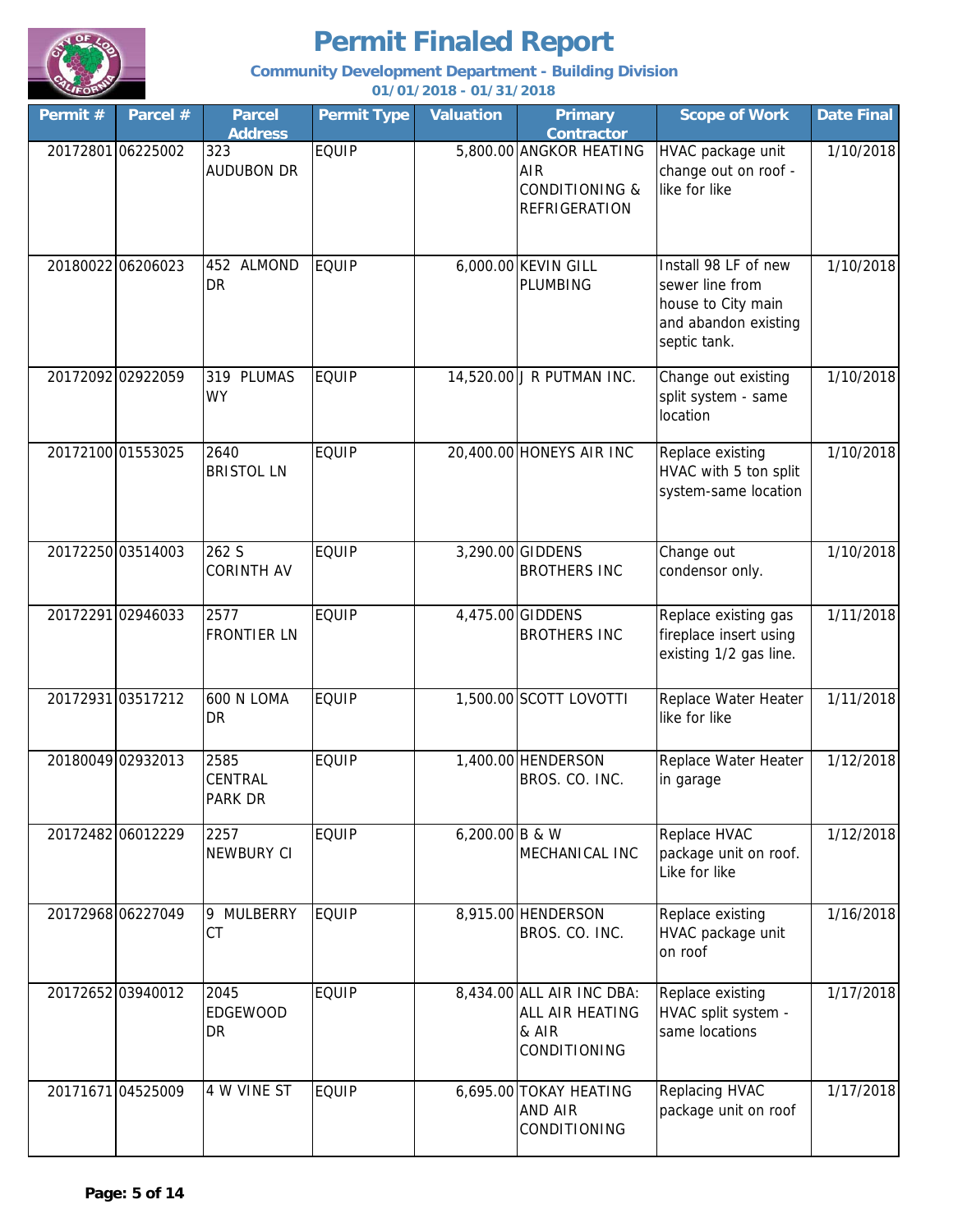

### **Community Development Department - Building Division**

| Permit #          | Parcel #          | <b>Parcel</b><br><b>Address</b> | <b>Permit Type</b> | <b>Valuation</b> | <b>Primary</b><br><b>Contractor</b>                                    | <b>Scope of Work</b>                                                                                                                                                           | <b>Date Final</b> |
|-------------------|-------------------|---------------------------------|--------------------|------------------|------------------------------------------------------------------------|--------------------------------------------------------------------------------------------------------------------------------------------------------------------------------|-------------------|
|                   | 20170575 02733004 | 2432<br><b>BRITTANY CT</b>      | <b>EQUIP</b>       |                  | 1,421.00 ROOTER PRO<br>PLUMBING INC.                                   | Repair water leak in<br>water main line<br>(driveway)                                                                                                                          | 1/17/2018         |
|                   | 20172787 03906008 | 731 N HAM LN                    | <b>EQUIP</b>       |                  | 11,868.00 JOHNSON<br>MECHANICAL<br>CONTRACTORS,<br>INC.                | Change out<br>condenser unit,<br>electrical disconnect<br>and fuses - unit is on<br>the ground                                                                                 | 1/18/2018         |
|                   | 20180002 02909306 | 2030 DEBBIE<br>LN               | <b>EQUIP</b>       |                  | 4,500.00 Mainline Plumbing                                             | Replacement of<br>approx. 40 ft 4"<br>sewer main                                                                                                                               | 1/18/2018         |
| 20180101 02733008 |                   | 2437<br><b>BRITTANY CT</b>      | <b>EQUIP</b>       |                  | 2,500.00 ROOTER PRO<br>PLUMBING INC.                                   | Replace Water Heater                                                                                                                                                           | 1/18/2018         |
|                   | 20180109 02905030 | 700 EL<br><b>CAPITAN DR</b>     | <b>EQUIP</b>       |                  | 1,000.00 PHIL AND PAUL'S<br>PLUMBING                                   | Replace Water Heater<br>- in garage                                                                                                                                            | 1/18/2018         |
|                   | 20172664 04144013 | 229 RIVER<br><b>OAKS DR</b>     | <b>EQUIP</b>       |                  | 12,000.00 BOON'S HEATING<br>& AIR                                      | (2) HVAC changeout<br>split systems Like for<br>like. (1) furnace in<br>garage (1) furnace in<br>closet both<br>condensor on ground<br>in rear side yard. All<br>new ductwork. | 1/22/2018         |
|                   | 20172324 03118514 | 1330 S<br><b>CRESCENT AV</b>    | <b>EQUIP</b>       |                  | 10,030.00 ALL AIR INC. DBA<br>ALL AIR HEATING<br>& AIR<br>CONDITIONING | Replace HVAC<br>package unit                                                                                                                                                   | 1/23/2018         |
|                   | 20171857 04507012 | 831 S<br><b>CHURCH ST</b>       | <b>EQUIP</b>       | 3,000.00 HYDRO   | <b>FILTRATION</b>                                                      | ReplaceTankless<br>Water Heater in<br>basement. Changeout<br>only existing water<br>heater is tankless.                                                                        | 1/23/2018         |
|                   | 20180115 06237009 | 551<br>SANDPIPER CI             | <b>EQUIP</b>       |                  | 1,400.00 Essential Plumbing                                            | Replace Water Heater<br>in garage                                                                                                                                              | 1/24/2018         |
|                   | 20172935 03530006 | 1325 HOLLY<br>DR                | <b>EQUIP</b>       |                  | 6,300.00 TOKAY HEATING<br>AND AIR<br>CONDITIONING                      | Replace existing<br>HVAC package unit<br>on ground in<br>backyard. Like for like.                                                                                              | 1/24/2018         |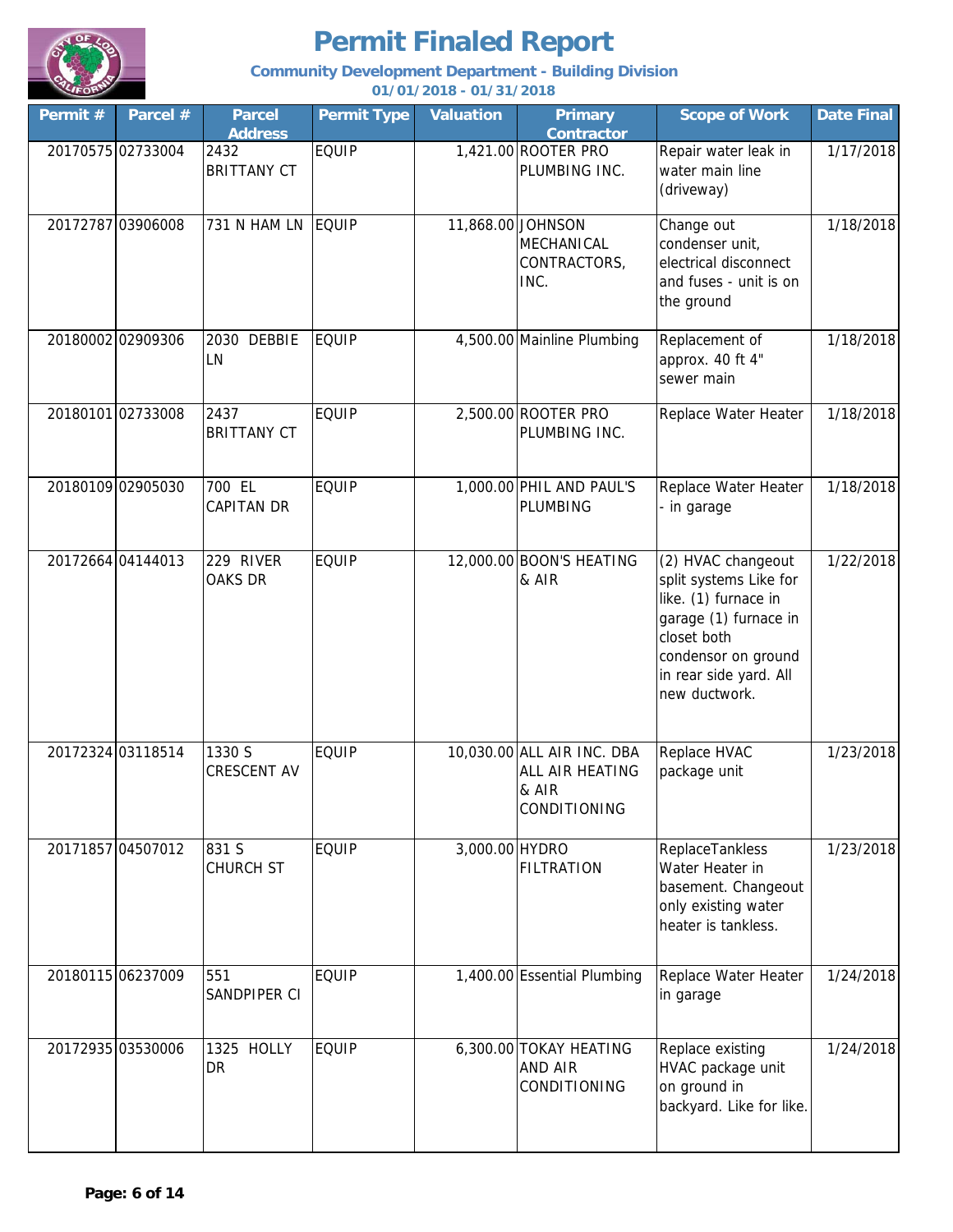

### **Community Development Department - Building Division**

| Permit #          | Parcel #          | <b>Parcel</b><br><b>Address</b>    | <b>Permit Type</b> | <b>Valuation</b> | <b>Primary</b><br>Contractor                                                 | <b>Scope of Work</b>                                                                                                                                         | <b>Date Final</b> |
|-------------------|-------------------|------------------------------------|--------------------|------------------|------------------------------------------------------------------------------|--------------------------------------------------------------------------------------------------------------------------------------------------------------|-------------------|
| 20171501 03715007 |                   | 16 N<br><b>CRESCENT ST</b>         | <b>EQUIP</b>       |                  | 12,000.00 R D L INC DBA MC<br><b>LAUGHLIN AIR</b>                            | HVAC changeout split<br>system. like for like.<br>New duct work.                                                                                             | 1/24/2018         |
| 20172788 04319021 |                   | 533 E ELM ST                       | <b>EQUIP</b>       |                  | 20,000.00 COACHES HVAC<br><b>EXTRAORDINAIR</b>                               | Apartment building -<br>Change out (6)<br>rooftop HVAC<br>package units                                                                                      | 1/25/2018         |
| 20180055 06266030 |                   | 1819<br><b>CHEROKEE</b><br>#36 LN  | <b>EQUIP</b>       |                  | 3,900.00 VALDEZ HEATING<br><b>AND AIR</b><br>CONDITIONING                    | Apt 36 Replace HVAC<br>package unit on roof                                                                                                                  | 1/25/2018         |
| 20180132 05848071 |                   | 2006<br>PROVIDENCE<br><b>WY</b>    | <b>EQUIP</b>       |                  | 3,500.00 SERVICE NOW<br>PLUMBING &<br><b>ROOTER</b>                          | Cut out 3"x2"x3"<br>fitting to remove test<br>plug stuck in pipe.                                                                                            | 1/25/2018         |
| 20180095 02726011 |                   | 2231<br><b>GRENOBLE DR</b>         | <b>EQUIP</b>       |                  | 7,100.00 GUARANTEED<br><b>HEATING AND AIR</b><br>CONDITIONING                | Replace existing<br>HVAC package unit -<br>on ground                                                                                                         | 1/26/2018         |
|                   | 20180098 03114002 | 924 S<br>CRESCENT AV               | <b>EQUIP</b>       |                  | 1,500.00 PHIL AND PAUL'S<br>PLUMBING                                         | Replace<br>approximately 60 feet<br>of sewer line in the<br>back yard.                                                                                       | 1/26/2018         |
| 20171757 04127437 |                   | 469 MURRAY<br><b>ST</b>            | <b>EQUIP</b>       |                  | 3,950.00 BARNEY JORDAN<br>PLUMBING INC.                                      | Replace<br>approximately 50 feet<br>of sewer line;<br>starting in driveway<br>up to City Easement<br>and install a clean<br>out. Also replace<br>water line. | 1/26/2018         |
| 20171971 06035008 |                   | 1311 W<br>CENTURY #46<br><b>BL</b> | <b>EQUIP</b>       |                  | 7,939.00 ALL AIR INC. DBA<br>ALL AIR HEATING<br>& AIR<br><b>CONDITIONING</b> | Replace HVAC split<br>system like for like                                                                                                                   | 1/29/2018         |
| 20172553 04135031 |                   | 907<br>COMANCHE<br><b>WY</b>       | <b>EQUIP</b>       |                  | 12,064.00 HONEYS AIR INC                                                     | Replace existing<br>HVAC package unit<br>like for like                                                                                                       | 1/30/2018         |
| 20180096 06003044 |                   | 1420<br>CHAMPAGNE<br>CT            | <b>EQUIP</b>       |                  | 6,200.00 GUARANTEED<br><b>HEATING AND AIR</b><br>CONDITIONING                | Replace existing<br>HVAC roof top<br>package unit                                                                                                            | 1/31/2018         |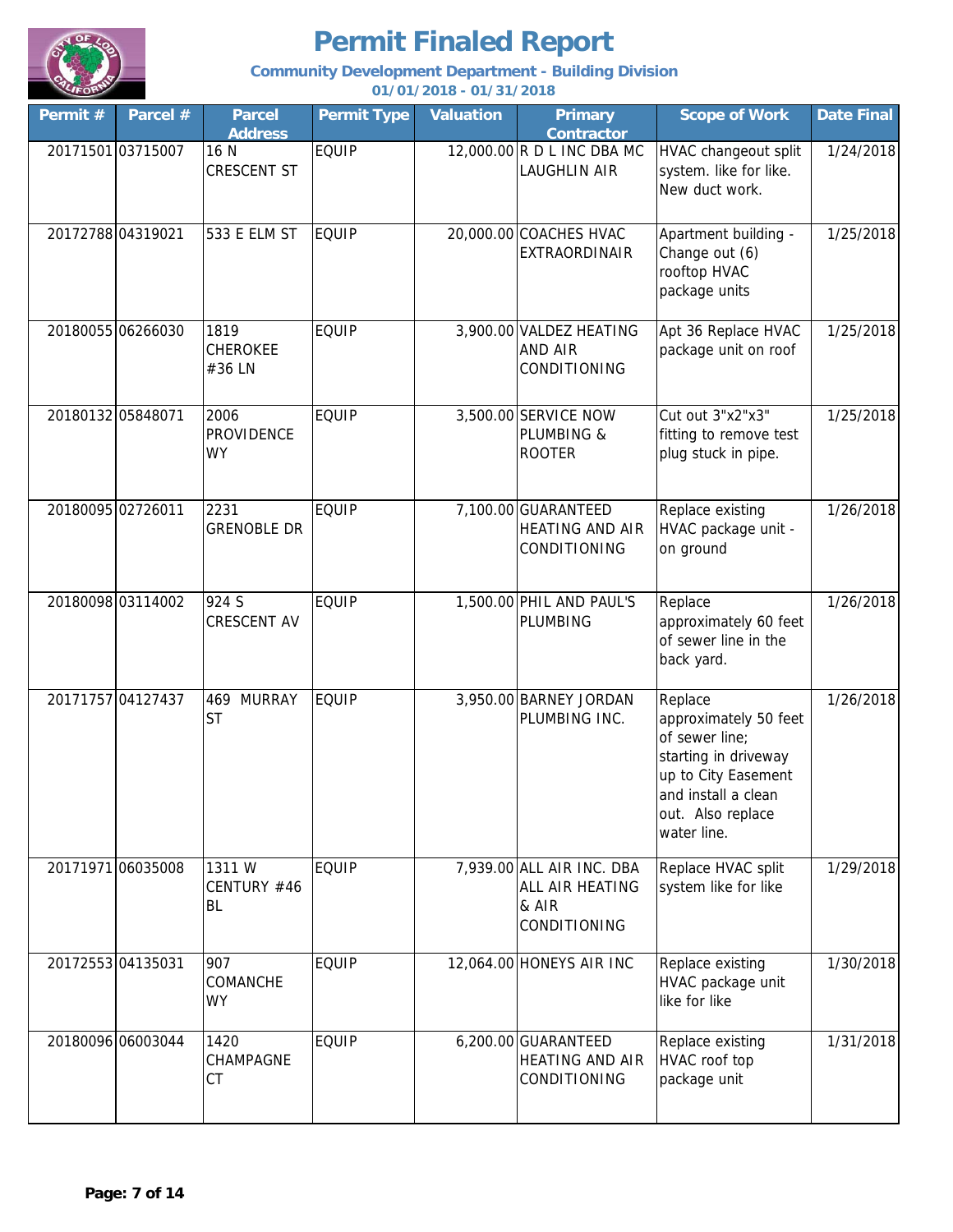

### **Community Development Department - Building Division**

| Permit #          | Parcel #          | <b>Parcel</b><br><b>Address</b>                           | <b>Permit Type</b> | <b>Valuation</b> | <b>Primary</b><br><b>Contractor</b>                              | <b>Scope of Work</b>                                                                                | <b>Date Final</b> |
|-------------------|-------------------|-----------------------------------------------------------|--------------------|------------------|------------------------------------------------------------------|-----------------------------------------------------------------------------------------------------|-------------------|
|                   | 20170702 05865004 | 2951<br><b>REYNOLDS</b><br><b>RANCH</b><br><b>PARKWAY</b> | <b>FIRE</b>        |                  | 0.00 SACRAMENTO<br>CONTROL SYSTEMS Clubhouse; Install            | Rubicon Apartments,<br>Fire alarm system                                                            | 1/8/2018          |
| 20172792 04502057 |                   | 200 W LODI<br>AV                                          | <b>FIRE</b>        | $0.00$   $C$     | <b>REFRIGERATION</b><br>SERVICE INC.                             | McDonalds - Install<br>Hood and Duct Fire<br><b>Supression System</b>                               | 1/10/2018         |
|                   | 20163250 02955038 | 3010<br><b>BELMONT DR</b>                                 | <b>FIRE</b>        |                  | 0.00 Barsotti's Fire<br>Protection                               | Fire Sprinklers for<br>New Single Family<br>Dwelling MP300                                          | 1/12/2018         |
| 20172965 04931051 |                   | 1333 E<br><b>KETTLEMAN LN</b>                             | <b>FIRE</b>        |                  | 0.00 CEN CAL FIRE<br><b>SYSTEMS INC</b>                          | MHAC Phase II -<br>Overhead fire<br>sprinkler tenant<br>improvement (9<br>heads)                    | 1/24/2018         |
|                   | 20172976 05837010 | 2220<br>CHAPARRAL CT                                      | <b>HVAC</b>        |                  | 12,375.00 TOKAY HEATING<br><b>AND AIR</b><br>CONDITIONING        | HVAC replace existing<br>AC on ground and<br>furnace in garage.<br>split system.                    | 1/25/2018         |
|                   | 20172606 04529022 | 1300 S<br><b>SCHOOL ST</b>                                | PV                 |                  | 16,400.00 COLE B WILLIAMS                                        | Install 3.69 kW PV<br>system. Electrical<br>Service Panel<br>upgrade to be on a<br>separate permit. | 1/3/2018          |
|                   | 20172530 04732112 | 711 S<br><b>GARFIELD ST</b>                               | PV                 |                  | 8,000.00 NEXUS ENERGY<br><b>SYSTEMS INC</b>                      | Install 1.97 kW PV<br>system                                                                        | 1/12/2018         |
|                   | 20172176 02925014 | 201<br><b>APPLEWOOD</b><br>DR                             | PV                 |                  | 27,000.00 1ST LIGHT<br><b>ENERGY INC</b>                         | 4.65 kW PV system                                                                                   | 1/17/2018         |
|                   | 20172311 02955042 | 3034<br><b>BELMONT DR</b>                                 | PV                 |                  | 29,000.00 1ST LIGHT<br><b>ENERGY INC</b>                         | 6.97 kW PV system                                                                                   | 1/18/2018         |
|                   | 20172607 06204429 | 1442 S<br>CHURCH ST                                       | PV                 |                  | 15,000.00 MAGNOLIA<br>CONSTRUCTION,<br>INC.                      | 2.76 kW PV system                                                                                   | 1/22/2018         |
|                   | 20180009 06257015 | 274 MARINER<br><b>CT</b>                                  | PV                 | 20,000.00 ENERGY | <b>ENTERPRISES USA</b><br><b>INC dba CANOPY</b><br><b>ENERGY</b> | 3.1 kW PV system                                                                                    | 1/25/2018         |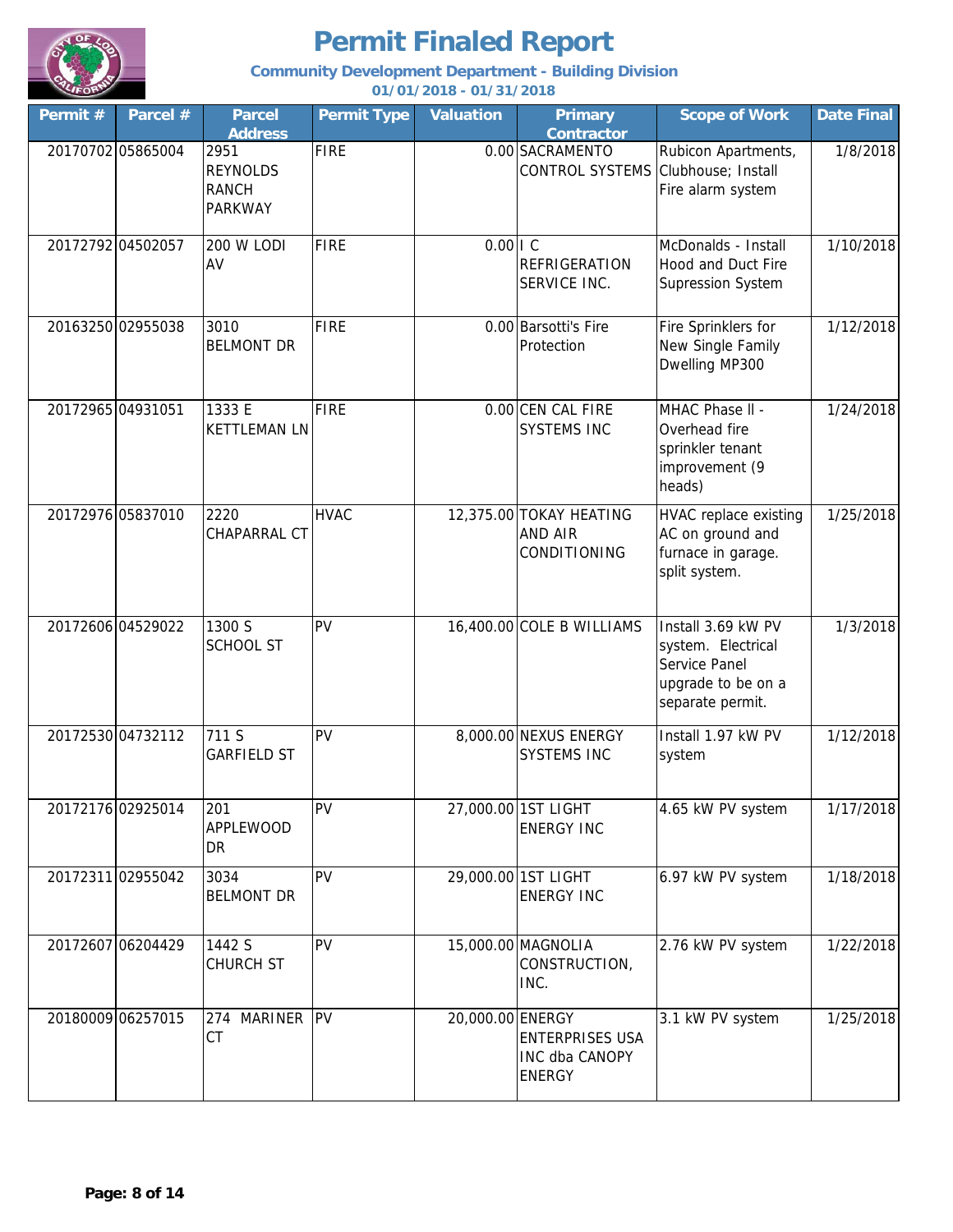

### **Community Development Department - Building Division**

| Permit # | Parcel #          | <b>Parcel</b><br><b>Address</b>  | <b>Permit Type</b> | <b>Valuation</b>  | <b>Primary</b><br>Contractor                               | <b>Scope of Work</b>                                                                                                          | <b>Date Final</b> |
|----------|-------------------|----------------------------------|--------------------|-------------------|------------------------------------------------------------|-------------------------------------------------------------------------------------------------------------------------------|-------------------|
|          | 20172608 04127614 | 474 MURRAY<br><b>ST</b>          | PV                 |                   | 20,000.00 CASTLEBERRY<br><b>HOME</b><br><b>IMPROVMENTS</b> | 3.21 kW PV system.<br>Service panel<br>upgrade to be on a<br>separate permit.                                                 | 1/29/2018         |
|          | 20172708 04735225 | 425 FLORA ST REROOF              |                    |                   | 5,800.00 OWNER OF<br><b>RECORD</b>                         | Tear off 1 layer of<br>comp roof, reroof<br>with cool roof comp.                                                              | 1/2/2018          |
|          | 20172827 04127213 | 501<br><b>CALAVERAS ST</b>       | <b>REROOF</b>      |                   | 6,760.00 DAVID W BRAZIL<br>ROOFING, INC                    | Reroof over existing<br>single layer of comp<br>roof with comp cool<br>roof                                                   | 1/2/2018          |
|          | 20172998 03517412 | 524 CROSS ST REROOF              |                    |                   | 375.00 DAVID W BRAZIL<br>ROOFING, INC                      | Shed - Remove 1<br>layer of rolled<br>roofing, install comp.<br>shingles over existing<br>sheathing.                          | 1/2/2018          |
|          | 20172983 03724005 | 214 N<br>CALIFORNIA<br><b>ST</b> | <b>REROOF</b>      |                   | 17,000.00 J R ROOFING                                      | Tear shake roof,<br>resheet with OSB,<br>install cool roof comp.                                                              | 1/3/2018          |
|          | 20172295 03502025 | 801 JAMES ST REROOF              |                    |                   | 8,500.00 OWNER OF<br><b>RECORD</b>                         | Tear off 1 layer of<br>shake and 1 layer of<br>comp. Install Radiant<br>barrier 7/16 OSB.<br>Install comp.                    | 1/3/2018          |
|          | 20172982 04302513 | 21 W LOCUST<br><b>ST</b>         | <b>REROOF</b>      |                   | 15,000.00 MUNOZ ROOFING,<br>INC.                           | At 210 N. School St.<br>Share Homes<br>Adoption Agency -<br>Overlay 25 sq comp<br>roof, install 30 year<br>Oakridge cool roof | 1/4/2018          |
|          | 20171873 06012224 | 2237<br><b>NEWBURY CI</b>        | <b>REROOF</b>      |                   | 6,000.00 OWNER OF<br><b>RECORD</b>                         | Tear off comp. roof,<br>reroof with cool roof<br>comp.                                                                        | 1/12/2018         |
|          | 20180027 02914008 | 2141 W LODI<br>AV                | <b>REROOF</b>      | 22,430.00 PHOENIX | ROOFING CO INC                                             | Tear off comp. Install<br>7/16 OSB. Install cool<br>roof comp.                                                                | 1/18/2018         |
|          | 20172481 03708006 | 14 S<br><b>FAIRMONT AV</b>       | <b>REROOF</b>      |                   | 5,000.00 DAN DAVIS<br>CONSTRUCTION                         | Detached Garage -<br>Tear off comp. Install<br>comp. Resheath with<br>7/16 osb                                                | 1/24/2018         |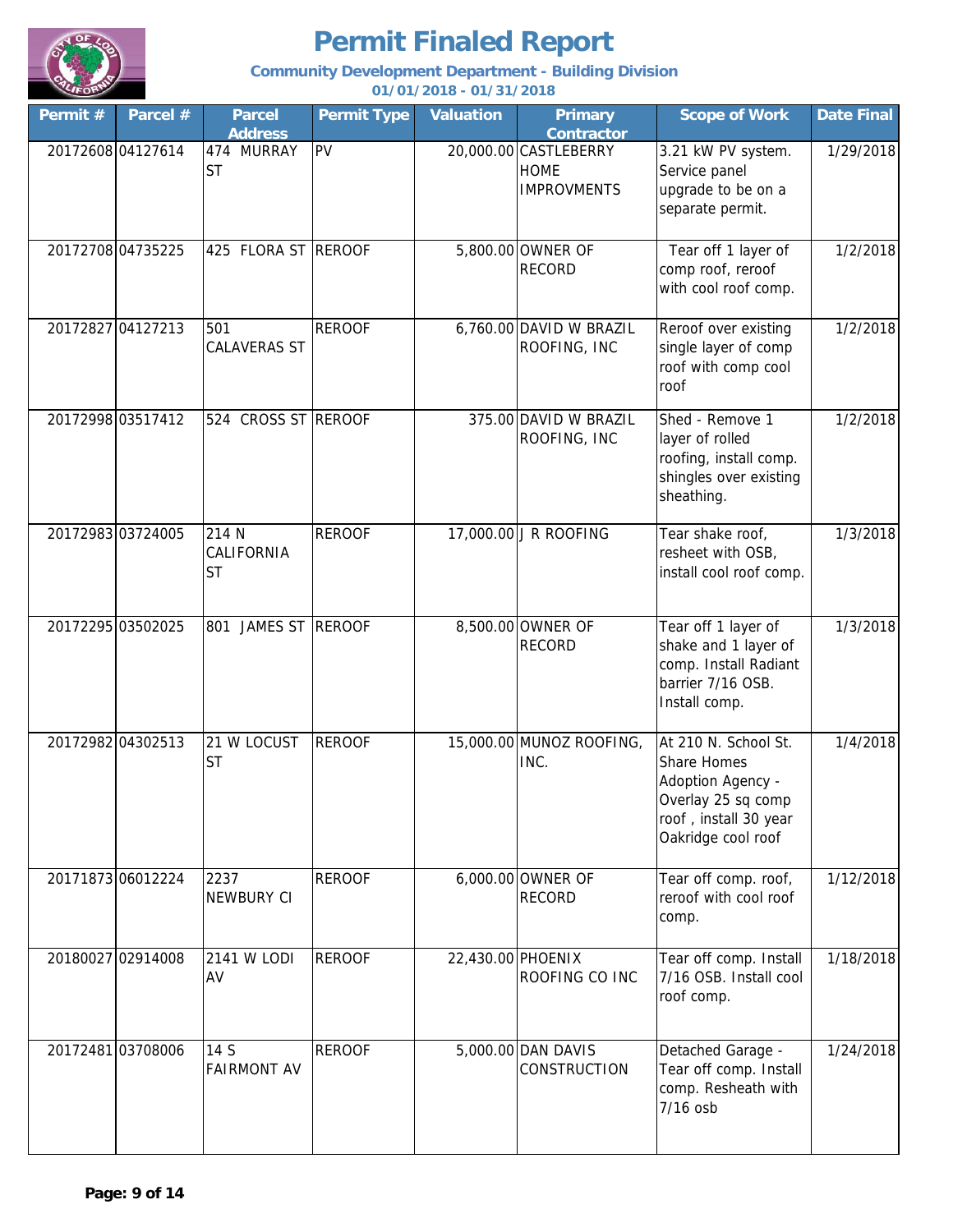

### **Community Development Department - Building Division**

| Permit #          | Parcel #          | <b>Parcel</b><br><b>Address</b>   | <b>Permit Type</b> | <b>Valuation</b> | <b>Primary</b><br><b>Contractor</b>      | <b>Scope of Work</b>                                                                                                                                                                                                                                                         | <b>Date Final</b> |
|-------------------|-------------------|-----------------------------------|--------------------|------------------|------------------------------------------|------------------------------------------------------------------------------------------------------------------------------------------------------------------------------------------------------------------------------------------------------------------------------|-------------------|
|                   | 20172422 03937009 | 1716 LE BEC<br>CT                 | <b>REROOF</b>      |                  | 12,335.00 DAVID W BRAZIL<br>ROOFING, INC | Tear off tile. Install<br>tile. Install R-38 in<br>attic                                                                                                                                                                                                                     | 1/24/2018         |
| 20170532 04319021 |                   | 533 E ELM ST                      | <b>REROOF</b>      |                  | 10,000.00 OWNER OF<br><b>RECORD</b>      | Tear off comp. Install<br>Comp. Cool Roof.                                                                                                                                                                                                                                   | 1/25/2018         |
|                   | 20171798 04933025 | <b>1160 N GUILD</b><br>AV         | <b>REROOF</b>      |                  | 78,000.00 PACIFIC ROOFING                | @1 Winemaster Way,<br>Bldg E - Reroof<br>layover, prep existing<br>roof deck, apply 1/2"<br>fanfold & 60 mil. TPO<br>single membrane roof                                                                                                                                    | 1/25/2018         |
|                   | 20173023 03933003 | 526 LOUIE AV                      | <b>REROOF</b>      |                  | 15,400.00 DONAHOO<br><b>ROOFING</b>      | Tear off existing<br>comp roofing<br>material and install<br>an Owens Corning<br>cool roof comp<br>shingle over existing<br>solid sheeting                                                                                                                                   | 1/26/2018         |
|                   | 20171974 06204203 | 1424 S<br>SACRAMENTO<br><b>ST</b> | <b>RESADDRP</b>    |                  | 3,450.00 OWNER OF<br><b>RECORD</b>       | Applying stucco over<br>wood siding                                                                                                                                                                                                                                          | 1/2/2018          |
|                   | 20172821 04312405 | 408 E OAK ST                      | <b>RESADDRP</b>    |                  | 7,500.00 MANDAL<br>CONSTRUCTION<br>INC.  | Replace 24 windows<br>like for like                                                                                                                                                                                                                                          | 1/3/2018          |
|                   | 20172828 03306032 | 918 VIRGINIA<br>AV                | <b>RESADDRP</b>    |                  | 15,769.00 DAVID W BRAZIL<br>ROOFING, INC | Remove rotile roof,<br>install R-38<br>insulation, reroof with<br>comp.                                                                                                                                                                                                      | 1/3/2018          |
|                   | 20162989 04730008 | 913<br>WELLSWOOD<br>AV            | RESADDRP           | 72,000.00 DOMUS  | CONSTRUCTION,<br>INC.                    | Repair multi-family<br>home due to fire<br>damage in unit 2.<br>Repair roof, replace<br>exterior siding,<br>replace (14) windows<br>and (9) doors, rewire<br>electric, replace water<br>heater, replace<br>insulation, drywall<br>cabinetry, flooring<br>and trim as needed. | 1/3/2018          |
|                   | 20171506 01553010 | 1154<br>WATERFORD<br><b>WY</b>    | <b>RESADDRP</b>    |                  | 7,130.00 SOLARCITY CORP.                 | Install Battery Back up                                                                                                                                                                                                                                                      | 1/3/2018          |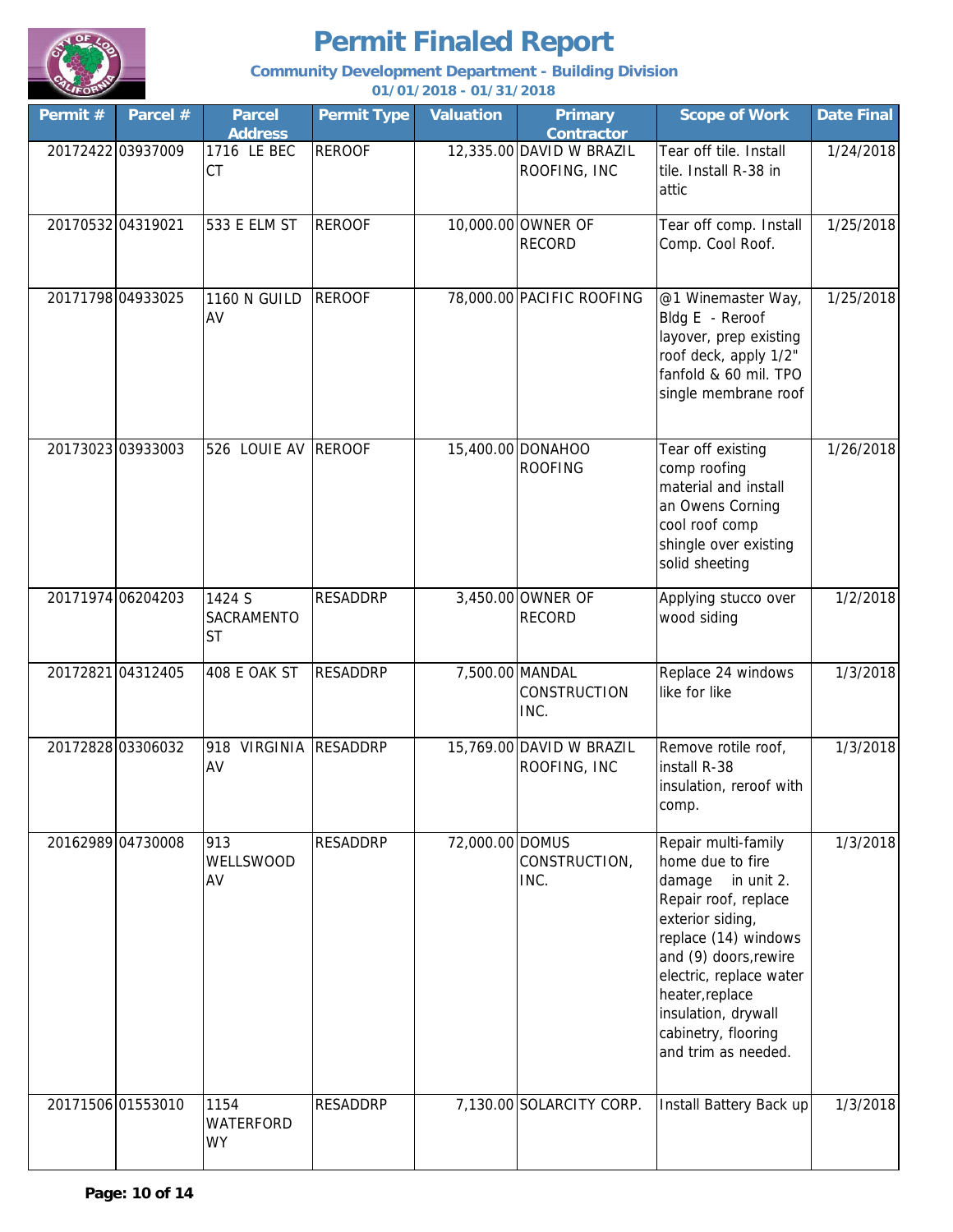

### **Community Development Department - Building Division**

| Permit # | Parcel #          | <b>Parcel</b><br><b>Address</b> | <b>Permit Type</b> | <b>Valuation</b> | <b>Primary</b><br><b>Contractor</b>                        | <b>Scope of Work</b>                                                                                                                                                                                                              | <b>Date Final</b> |
|----------|-------------------|---------------------------------|--------------------|------------------|------------------------------------------------------------|-----------------------------------------------------------------------------------------------------------------------------------------------------------------------------------------------------------------------------------|-------------------|
|          | 20172434 02911005 | 2419<br><b>OXFORD WY</b>        | <b>RESADDRP</b>    |                  | 5,575.00 MANDAL<br><b>CONSTRUCTION</b><br>INC.             | Replace (7) windows<br>and 1 patio slider.<br>Like for like.                                                                                                                                                                      | 1/4/2018          |
|          | 20171820 03318019 | 809 PERRY<br><b>WY</b>          | <b>RESADDRP</b>    |                  | 27,000.00 NORTH STATE<br><b>CONSTRUCTION</b><br><b>INC</b> | Remodel kitchen.<br>Rewire to code. New<br>vanity in master bath.<br>Two new toilets,<br>new lights, plugs &<br>switches throughout.<br>Remove illegal wall.                                                                      | 1/4/2018          |
|          | 20172615 03729013 | 301 W OAK ST                    | <b>RESADDRP</b>    |                  | 11,682.00 BELL BROTHER'S<br><b>HEATING AND AIR</b><br>INC. | Replace (10)<br>windows and (1)<br>exterior door like for<br>like                                                                                                                                                                 | 1/4/2018          |
|          | 20172636 03716014 | 900 W PINE ST RESADDRP          |                    |                  | 3,000.00 THE GLASS SHOP                                    | Replace (10)<br>windows - Like for<br>like.                                                                                                                                                                                       | 1/10/2018         |
|          | 20172948 02904606 | 2414 W<br><b>TURNER RD</b>      | <b>RESADDRP</b>    |                  | 2,350.00 MANDAL<br>CONSTRUCTION<br>INC.                    | Replace 4 windows<br>like for like.                                                                                                                                                                                               | 1/10/2018         |
|          | 20171573 04111025 | 219 FORREST<br>AV               | <b>RESADDRP</b>    | 11,200.00 G J    | CONSTRUCTION                                               | General repairs to<br>accomodate<br>Administrative<br>Citation dated May<br>22, 2017, including<br>garage repairs, new<br>bathroom window,<br>basement retaining<br>wall, removal of<br>illegal electrical &<br>plumbing repairs. | 1/10/2018         |
|          | 20172322 06005103 | 1215 W<br><b>CHIANTI DR</b>     | <b>RESADDRP</b>    |                  | 8,000.00 GARY A EDWARDS                                    | Center plumbing for<br>bath tub, install 2<br>shower valves and<br>install 5 can lights<br>above vanity in 2nd<br>floor master bathroom                                                                                           | 1/10/2018         |
|          | 20172155 04109005 | 308 DAISY AV                    | <b>RESADDRP</b>    |                  | 1,453.00 OWNER OF<br><b>RECORD</b>                         | Turn bonus room into<br>bedroom by adding a<br>closet.                                                                                                                                                                            | 1/11/2018         |
|          | 20171546 05858004 | 2543 CANAL<br><b>DR</b>         | <b>RESADDRP</b>    | 8,056.00 PETKUS  | <b>BROTHERS &amp; CO</b>                                   | Attached solid alum.<br>patio cover with 1 fan<br>& 2 outlets                                                                                                                                                                     | 1/11/2018         |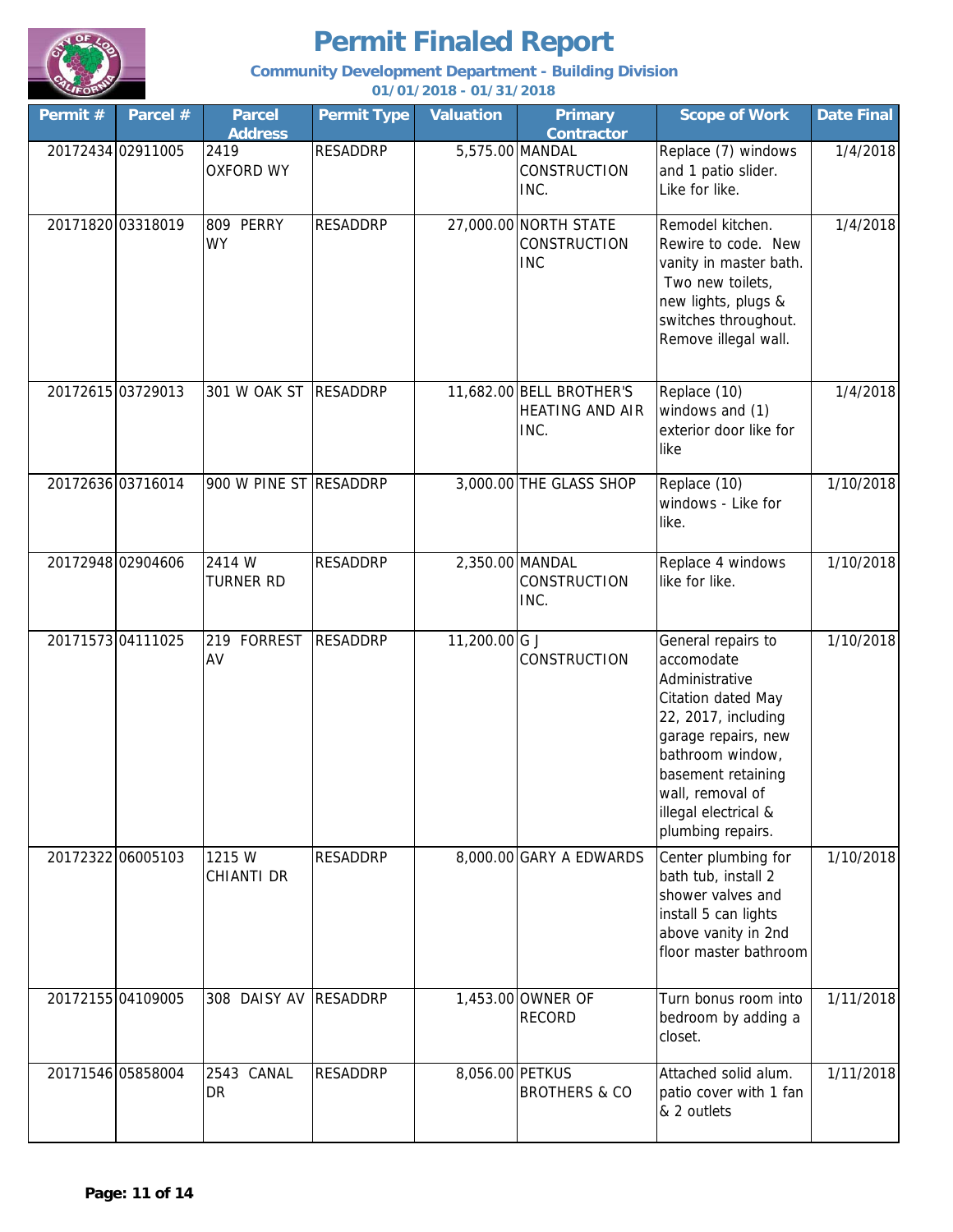

### **Community Development Department - Building Division**

| Permit # | Parcel #          | <b>Parcel</b><br><b>Address</b> | <b>Permit Type</b> | <b>Valuation</b> | <b>Primary</b><br><b>Contractor</b>               | <b>Scope of Work</b>                                                                                                                           | <b>Date Final</b> |
|----------|-------------------|---------------------------------|--------------------|------------------|---------------------------------------------------|------------------------------------------------------------------------------------------------------------------------------------------------|-------------------|
|          | 20172338 02726033 | 1102<br>CHATEAU CT              | <b>RESADDRP</b>    | 19,375.00 MANDAL | <b>CONSTRUCTION</b><br>INC.                       | Replacement - like<br>for like - 2 patio<br>sliders & 24 windows                                                                               | 1/11/2018         |
|          | 20171618 04315001 | <b>520 E OAK ST</b>             | <b>RESADDRP</b>    |                  | 7,000.00 OWNER OF<br><b>RECORD</b>                | Repairs to existing<br>balcony. (Work<br>started without a<br>permit)                                                                          | 1/12/2018         |
|          | 20172950 02947009 | 52 GRAND<br>FIR DR              | <b>RESADDRP</b>    |                  | 2,450.00 MANDAL<br><b>CONSTRUCTION</b><br>INC.    | Replace 5 windows<br>like for like                                                                                                             | 1/17/2018         |
|          | 20170892 04113005 | 723 N<br><b>SCHOOL ST</b>       | <b>RESADDRP</b>    |                  | 37,221.00 OWNER OF<br><b>RECORD</b>               | Addition of master<br>bedroom and<br>bathroom.                                                                                                 | 1/17/2018         |
|          | 20172166 04520204 | 116<br>CHESTNUT ST              | <b>RESADDRP</b>    |                  | 1,650.00 OWNER OF<br><b>RECORD</b>                | Replace 4 windows<br>with 4 larger windows                                                                                                     | 1/17/2018         |
|          | 20172763 04518007 | 740 S<br>PLEASANT AV            | <b>RESADDRP</b>    | 28,000.00 PETKUS | <b>BROTHERS &amp; CO</b>                          | Install 12'x18' patio<br>enclosure with<br>electrical.<br>Unconditioned space.                                                                 | 1/18/2018         |
|          | 20180053 03305024 | 1821 W VINE<br><b>ST</b>        | <b>RESADDRP</b>    |                  | 4,612.00 MANDAL<br><b>CONSTRUCTION</b><br>INC.    | Replacement - like<br>for like - 2 exterior<br>doors & 6 windows.                                                                              | 1/18/2018         |
|          | 20180075 02944013 | 2934<br>SWEETWOOD<br>DR         | <b>RESADDRP</b>    |                  | 2,626.00 GRIZZLY<br>MECHANICAL<br><b>SERVICES</b> | Install a new whole<br>house fan in the<br>hallway                                                                                             | 1/18/2018         |
|          | 20171231 02955008 | 55 NOBEL AV                     | <b>RESADDRP</b>    | 4,450.00 PETKUS  | <b>BROTHERS &amp; CO</b>                          | Attached patio cover<br>(242 sf) with ceiling<br>fan & outlet                                                                                  | 1/22/2018         |
|          | 20171212 02912207 | 118 BENSON<br><b>DR</b>         | <b>RESADDRP</b>    | 45,000.00 NORCAL | BUILDERS, INC.                                    | Remodel of kitchen &<br>laundry room. New<br>cabinets. Opening of<br>a non-load bearing<br>wall & removal of (2)<br>windows and adding<br>(1). | 1/23/2018         |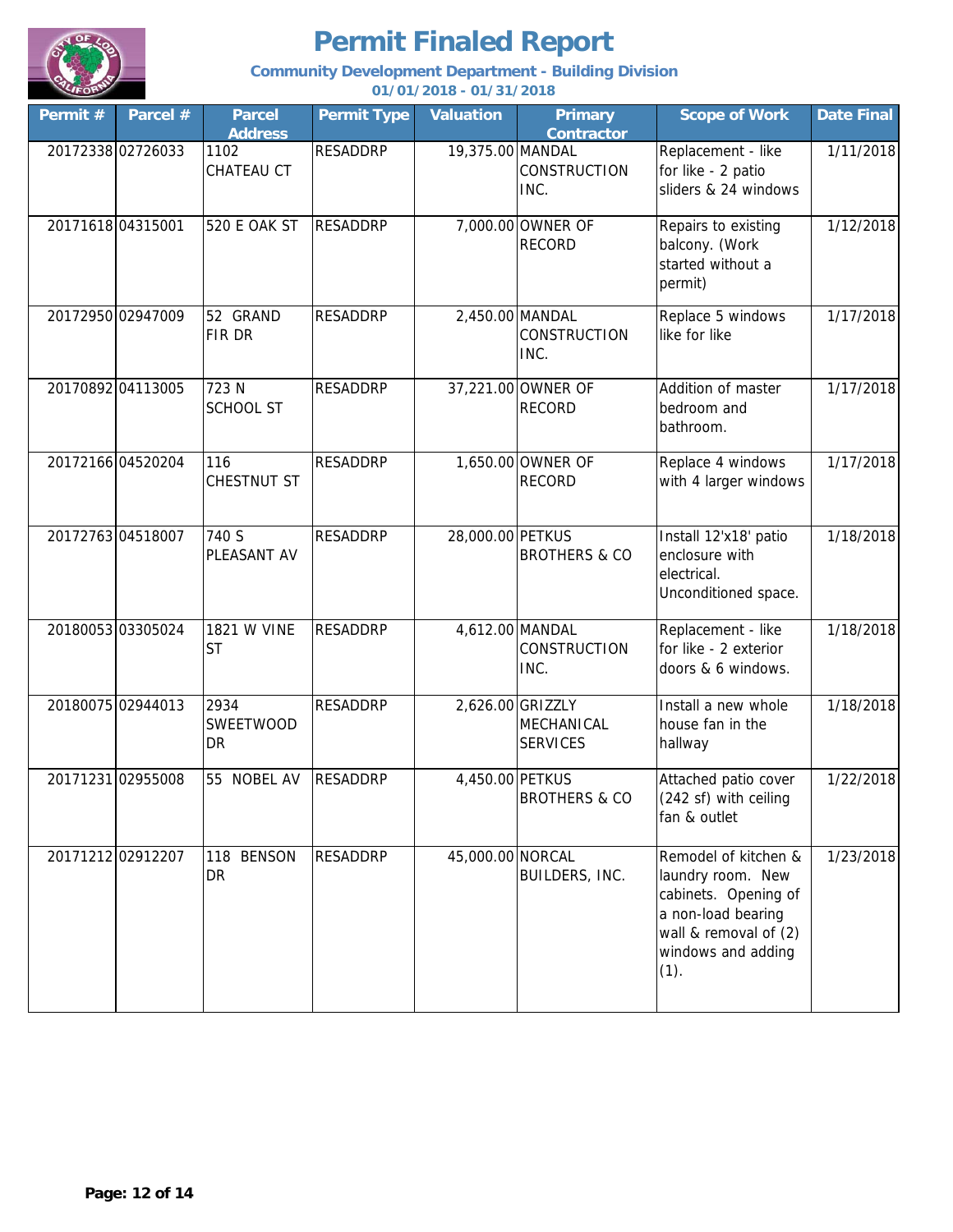

### **Community Development Department - Building Division**

| Permit # | Parcel #          | <b>Parcel</b><br><b>Address</b>       | <b>Permit Type</b> | <b>Valuation</b> | <b>Primary</b><br><b>Contractor</b>         | <b>Scope of Work</b>                                                                                                                                                | <b>Date Final</b> |
|----------|-------------------|---------------------------------------|--------------------|------------------|---------------------------------------------|---------------------------------------------------------------------------------------------------------------------------------------------------------------------|-------------------|
|          | 20172043 06012222 | 2229<br>NEWBURY CI                    | <b>RESADDRP</b>    |                  | 30,000.00 RANDY WILLIAMS                    | Tear off 2 layers of<br>comp, reroof with<br>cool roof comp.<br>Replace (2) bathroom<br>sinks & faucets.<br>Remove & replace T1-<br>11 siding at front of<br>house. | 1/23/2018         |
|          | 20172694 03324011 | 1407 KEAGLE<br><b>WY</b>              | <b>RESADDRP</b>    |                  | 7,523.00 HOME DEPOT USA<br>INC.             | Replace (11)<br>windows with retrofit<br>vinyl windows                                                                                                              | 1/23/2018         |
|          | 20172647 03108051 | 1145 S<br><b>SUNSET DR</b>            | <b>RESADDRP</b>    |                  | 6,000.00 MAZZERA'S<br>APPLIANCE INC.        | Retro-fit (6) windows<br>& (1) patio door                                                                                                                           | 1/23/2018         |
|          | 20180086 04732218 | 433 MAPLE ST RESADDRP                 |                    |                  | 495.00 OWNER OF<br><b>RECORD</b>            | Replace appx 328 sq<br>ft of dryrot siding                                                                                                                          | 1/23/2018         |
|          | 20172975 03302208 | 431<br><b>CHARLESTON</b><br><b>WY</b> | <b>RESADDRP</b>    |                  | 2,100.00 TRINITY<br>RENOVATION, INC.        | Kitchen remodel -<br>Replace sinks<br>(kitchen and<br>laundry), range and<br>hood                                                                                   | 1/23/2018         |
|          | 20172457 03937009 | 1716 LE BEC<br><b>CT</b>              | <b>RESADDRP</b>    |                  | 13,185.00 DAVID W BRAZIL<br>ROOFING, INC    | Remove & replace<br>existing skylights with<br>new fixed flat glass<br>skylight tops                                                                                | 1/24/2018         |
|          | 20172803 04706021 | 206 CHARLES<br><b>ST</b>              | <b>RESADDRP</b>    |                  | 3,990.00 WAHEGURU<br>HOMES BUILDER,<br>INC. | Replace (8) windows                                                                                                                                                 | 1/26/2018         |
|          | 20172071 04505006 | 717 S LEE AV                          | RESADDRP           | 45,000.00 TOKAY  | DEVELOPMENT,<br>INC.                        | Add new master bed<br>and bath, walk in<br>closet and laundry.<br>Relocate gas meter<br>upgrade electric<br>panel and reroof<br>entire house                        | 1/31/2018         |
|          | 20172355 03911234 | 1855<br><b>EDGEWOOD</b><br>DR         | RESADDRP           | 18,000.00 WOLFE  | CONSTRUCTION<br>COMPANY                     | Remove wall<br>between living room<br>& family room to<br>create a "great room"<br>living space.                                                                    | 1/31/2018         |